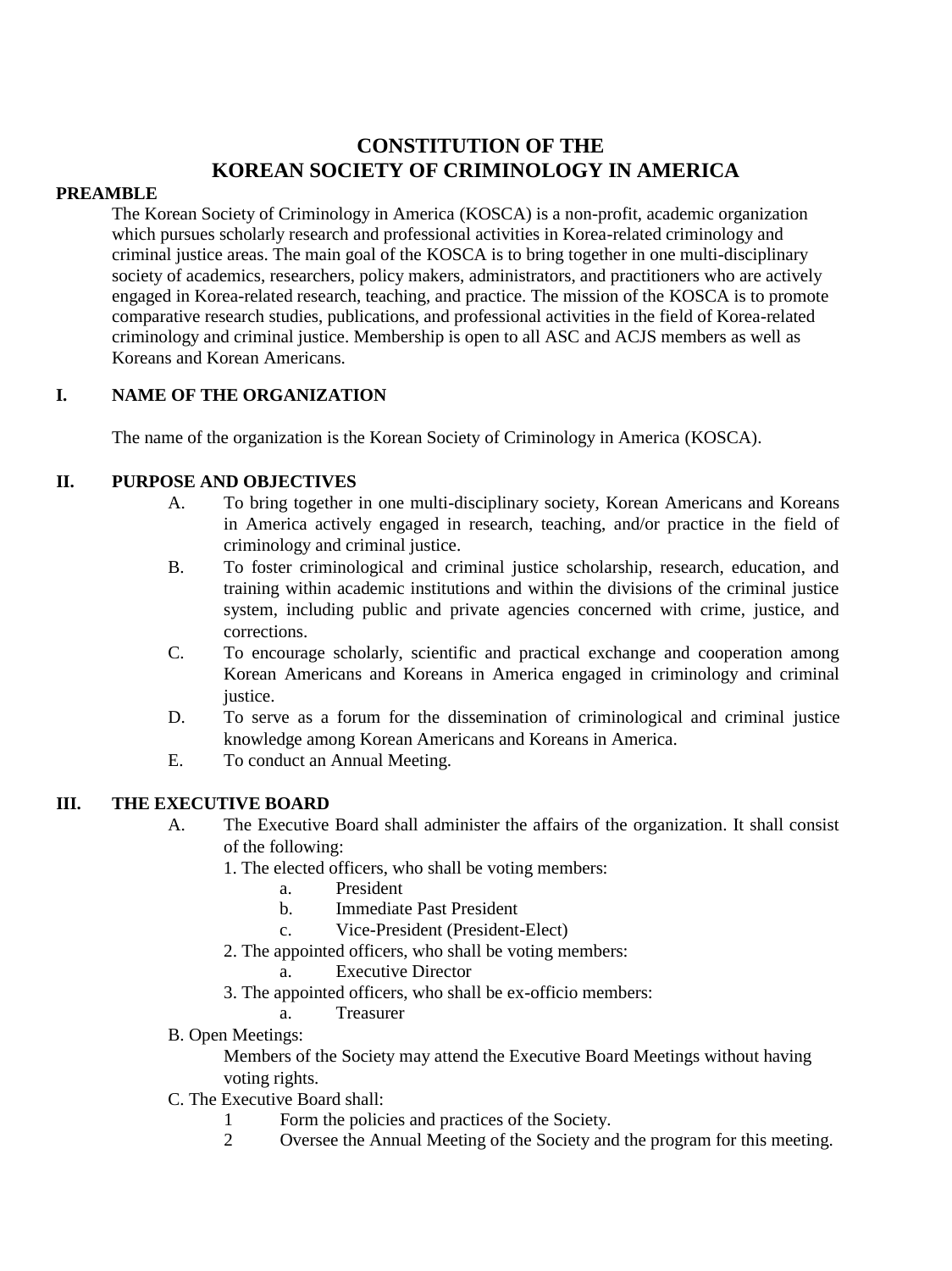- 3 Oversee the budget and audits of accounts of the Society.
- 4 Oversee the publications, personnel, and committees of the Society.
- D. A quorum of the Executive Board shall consist of half plus one (1) of the total number of members.
- E. The actions of the Executive Board shall be adopted by a majority vote of the Board, unless specified elsewhere in this document.
- F. The President, Vice-President, and Immediate Past President shall constitute an Executive Committee to act on behalf of the Executive Board, at the request of the President, in between meetings of the Board. The Executive Director shall serve as an ex-officio member of the Executive Committee.

# **IV. OFFICERS**

A. Term of Office:

Each elected/appointed officer shall serve two (2) years.

- B. President:
	- 1 The President shall be the Chief Executive of the Society, shall represent the Society at formal gatherings, shall preside over the meetings of the Executive Board, shall preside over the Annual Meeting, and shall appoint, subject to the approval of the Executive Board, such committees as deemed necessary.
- C. Vice-President:
	- 1 The Vice-President is the President-Elect, so shall become the President at the end of the Presidential term of office.
	- 2 The Vice-President shall preside over the meeting of the Society in the absence of the President and shall be empowered to conduct all necessary business of the Society in the event that a vacancy exists in the office of the President, or upon the disability of the President.
	- 3 The Vice-President shall chair the Publications Committee.
- D. Executive Director:
	- 1 The Executive Director shall coordinate the activities of Society committees and representatives, implement Board policies, oversee the operations of the Society office and staff, oversee the disbursement, investment, and accounting of Society funds, oversee the preparation of the annual budget and all other financial documents, reports, and forms, authorize payments and, with the approval of the President, enter into contractual arrangements on behalf of the Society, and oversee the management and operation of the Annual Meeting.
- E. Treasurer:
	- 1 The Treasurer shall serve as the Chief Financial Officer for the Society.
- F. Qualification of Officers:

Any active member of the Society in good standing shall be eligible to hold office.

- G. Any officer of the Society may be removed during his/her term by a membership referendum initiated either by three-quarters (3/4) vote of the Executive Board or by a petition of ten (10) percent of the members. Fifty-one percent of the membership shall be required to vote affirmatively for removal to occur.
- H. Current members of the Executive Board shall be ineligible to receive any awards of the Society, during their term in office.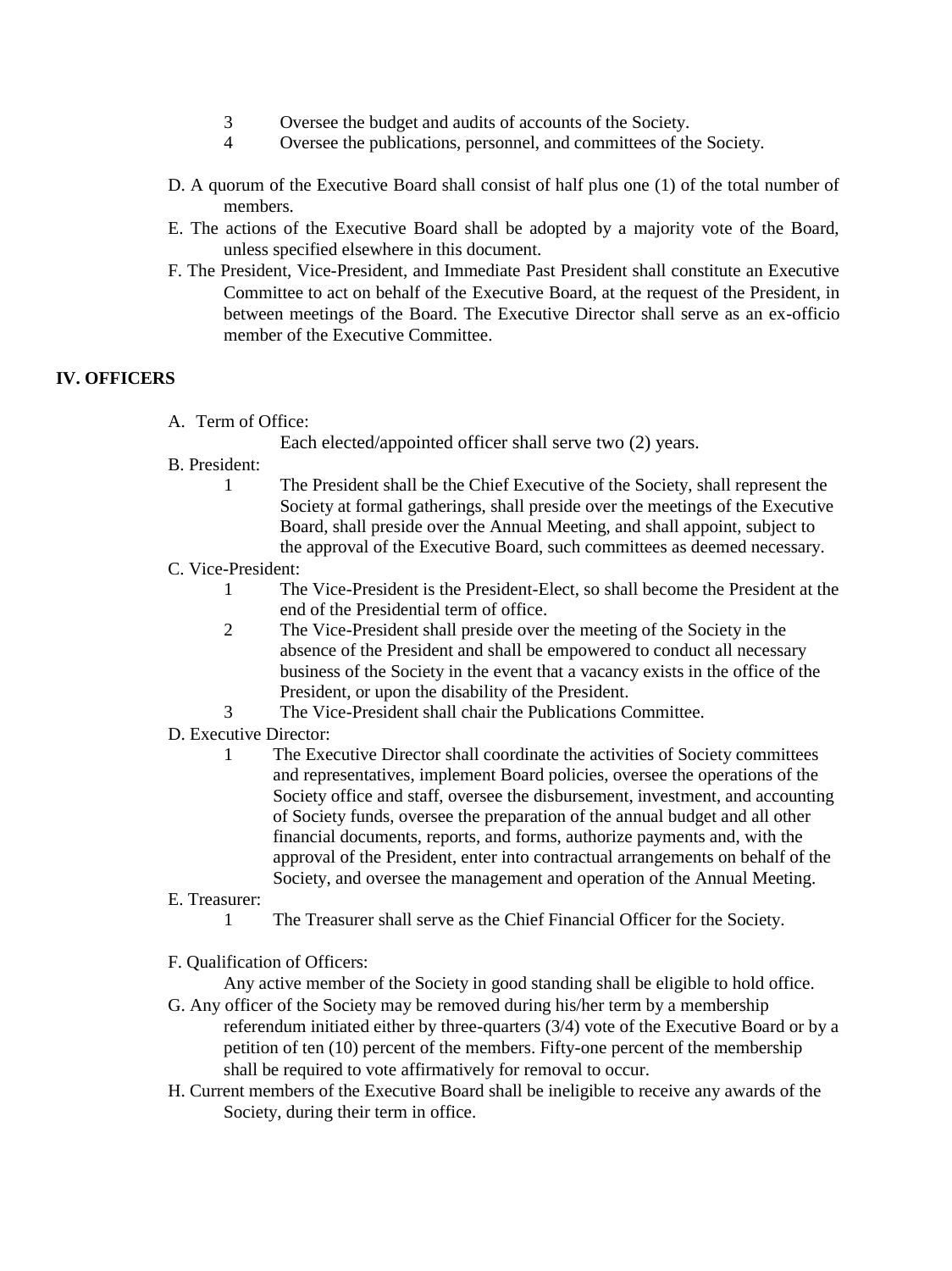### **V. ELECTIONS**

- A. The President with the approval of the Executive Board shall appoint a Nomination Committee of not less than three (3) members to oversee development of a slate comprised of at least one (1) nominee for the office of Vice-President. The President will designate one  $(1)$  member as Chair.
- B. Newly elected persons shall take office at the close of the Annual Meeting following their election.

#### **VI. MEMBERSHIP**

- A. Active members shall be:
	- 1 Those engaged in the discipline of criminology and criminal justice, as defined in the Preamble.
	- 2 Members in good standing. In order to participate in the nominations, research grants from the KOSCA and/or voting processes of the Society, a member of the Society must be an Active, Retired, or Special member in good standing. To maintain membership in good standing, a Society member must pay annual dues for the immediately previous calendar year or the current calendar year.
- B. Student members shall be: Those studying in appropriate disciplines in colleges and universities.
- C. Honorary members shall be: Those persons who make exceptional contributions to criminology and criminal justice and are so approved by the Executive Board.
- D. Retired members shall be: Those retired persons who have been Active members for not less than ten (10) years.
- E. Special memberships shall be: Available to those who are not of Korean ethnicity/nationality and Koreans residing outside of America.
- F. Life memberships shall be: Available to those who pay \$300 one-time life membership fee. The life membership fee, however, may be subject to change by the executive board's decision.

#### **VII. DIVISIONS**:

- A. Divisions may be organized to represent major professional interests that lie within the scope of the Society as stated in the Preamble of the Constitution.
- B. A Division may be established whenever ten (10) percent or more of the members in good standing of the Society petition the Executive Board and receive Board approval.
- C. A Division shall be dissolved by the Executive Board when (a) the number of members with the Division falls below ten (10) percent of the members of the Society in good standing averaged over a two (2) year period, or (b) the Division votes to recommend dissolution.
- D. A Division shall have a chair and such officers as it may desire.
- E. A Division shall establish and maintain its own rules of procedure within the framework of the Society's Constitution and By-Laws and shall establish and set dues. Each Division shall file with the Executive Board a copy of its current Constitution, By-Laws, policies and operating procedures, as well as a list of its current officers and committees.
- F. A Division shall not enter into contracts or make public statements on behalf of the Society.